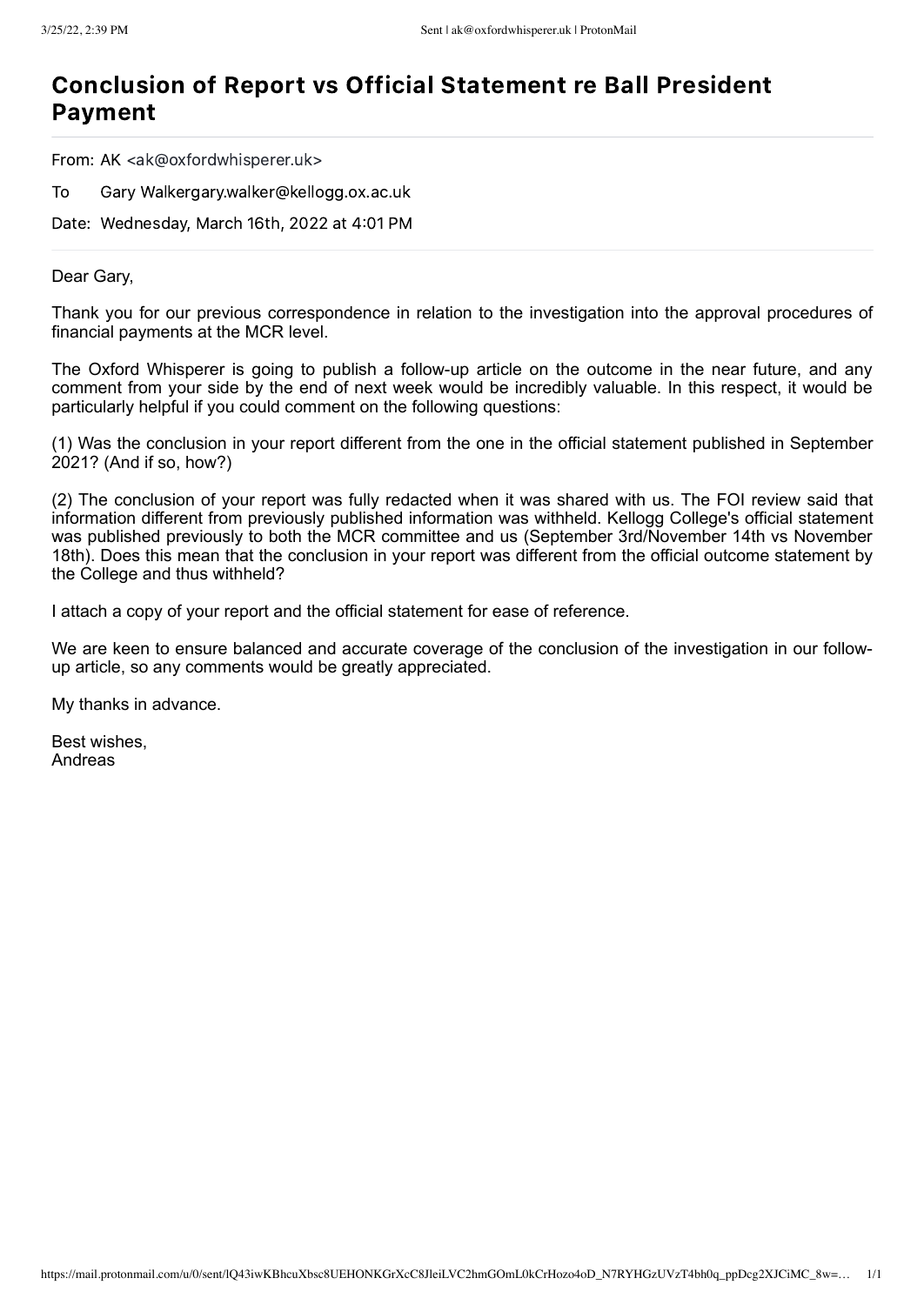# Ask for Comment: MCR Constitution & Ball President Payment

From: AK <ak@oxfordwhisperer.uk>

To Kellogg College - Communicationscommunications@kellogg.ox.ac.uk

Date: Wednesday, March 16th, 2022 at 4:02 PM

Dear Kellogg College Communication,

I write on behalf of the Oxford Whisperer in relation to the investigations into the approval procedures of financial payments and reimbursements at the MCR level.

I understand that the investigations have now concluded and, therefore, the Oxford Whisperer will prepare a follow-up article to report on this development.

We should be grateful for your comments and, in particular, if you could provide comments on the following questions:

(1) Is this the current MCR constitution according to Kellogg College: https://www.kellogg.ox.ac.uk/wpcontent/uploads/2021/10/MCR-Constitution-2021-final.pdf?

(2) The statement about the Ball President Reimbursement that was shared with select MCR members says that "no fraudulent conduct was found, but control weaknesses in the MCR procedures were identified".

Could you comment on the weaknesses that were identified? The report by the finance bursar that we have access to is redacted both in its conclusions and in its recommendations.

(3) Having identified the weaknesses, were any steps taken to recover the funds by the college?

In a previous statement, you stated that Kellogg College would release a statement on the outcome of the inquiry. Please could you confirm when and how the statement has been or will be released to the public and send us a copy of any statements already published?

A comment by the end of next week would be very helpful. We are keen to ensure balanced and accurate coverage of the conclusion of the investigation in our follow up article.

Thanks so much & best wishes, Andreas Kirsch